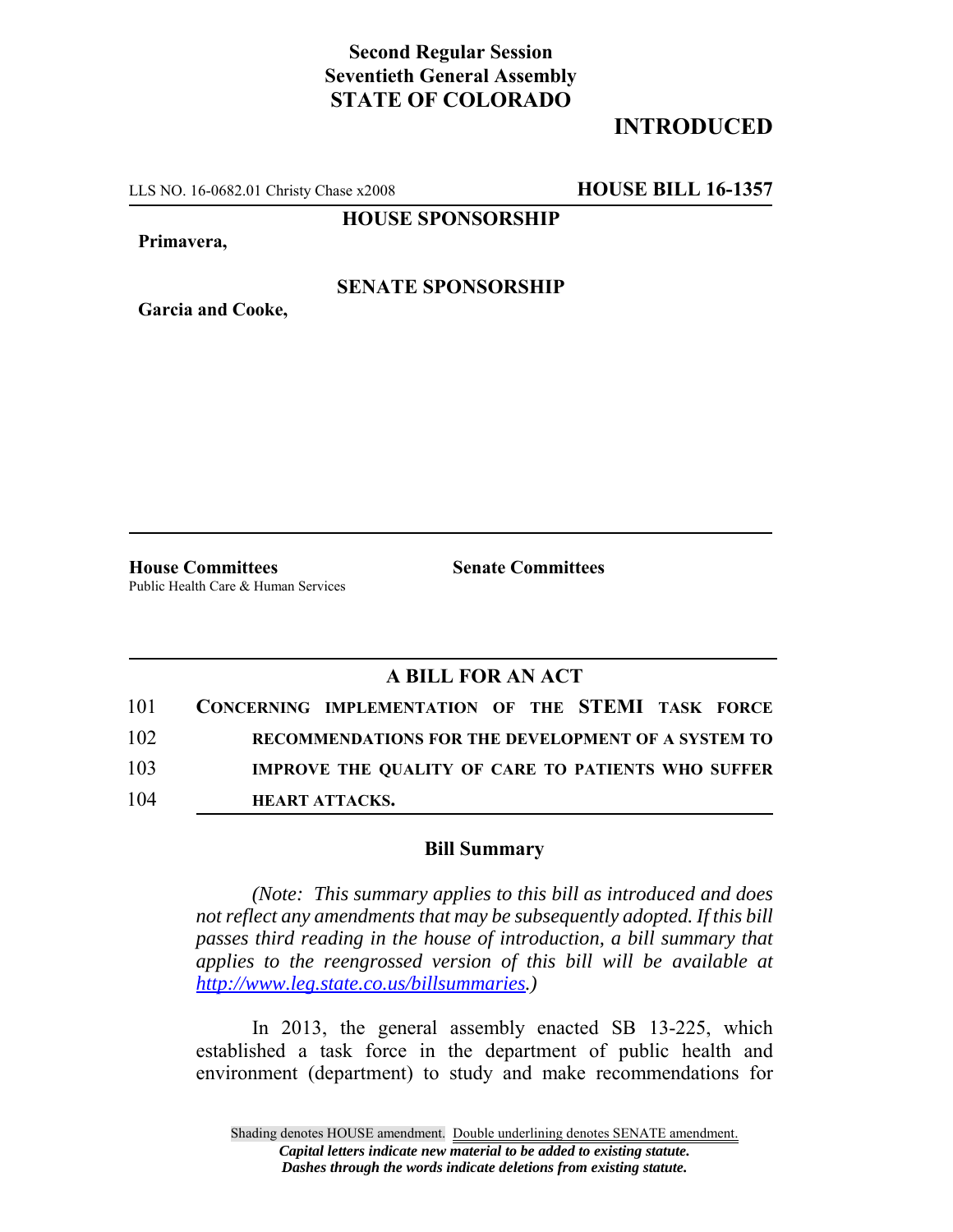developing a statewide plan to improve quality of care to STEMI heart attack patients. ("STEMI" is an acronym for ST-elevation myocardial infarctions.) The study was to explore, among other things, the creation of a database for collecting data on STEMI care and access to aggregated STEMI data from the database for purposes of improving STEMI heart attack care.

The bill implements the following recommendations of the task force, with some modifications:

- ! Requires hospitals that are recognized as heart attack receiving centers to report to a specified national heart attack database data that is consistent with nationally recognized guidelines on individuals with confirmed heart attacks within the state;
- ! Upon receipt of quarterly reports from the heart attack database, requires hospitals to submit those reports to the department for Colorado-specific data analysis;
- ! Establishes a heart attack advisory committee in the department to provide general technical expertise on matters related to heart attack care and data analysis; and
- ! Allows the department to share blinded data from the database with the heart attack advisory committee.

| $\mathbf{1}$ | Be it enacted by the General Assembly of the State of Colorado:      |
|--------------|----------------------------------------------------------------------|
| 2            | <b>SECTION 1.</b> In Colorado Revised Statutes, 25-3-100.5, add (2), |
| 3            | $(3)$ , $(4)$ , $(5)$ , $(6)$ , and $(7)$ as follows:                |
| 4            | 25-3-100.5. Definitions. As used in this article, unless the context |
| 5            | otherwise requires:                                                  |
| 6            | (2) "DEPARTMENT" MEANS THE DEPARTMENT OF PUBLIC HEALTH               |
| 7            | AND ENVIRONMENT.                                                     |
| 8            | (3) "HEART ATTACK ADVISORY COMMITTEE" MEANS THE HEART                |
| 9            | ATTACK ADVISORY COMMITTEE CREATED IN SECTION 25-3-114.               |
| 10           | "HEART ATTACK DATABASE" MEANS THE NCDR ACTION<br>(4)                 |
| 11           | REGISTRY.                                                            |
| 12           | (5) "NCDR ACTION REGISTRY" MEANS A NATIONAL REGISTRY                 |
| 13           | DESIGNED FOR HEART ATTACK DATA THAT IS A PRODUCT OF THE NATIONAL     |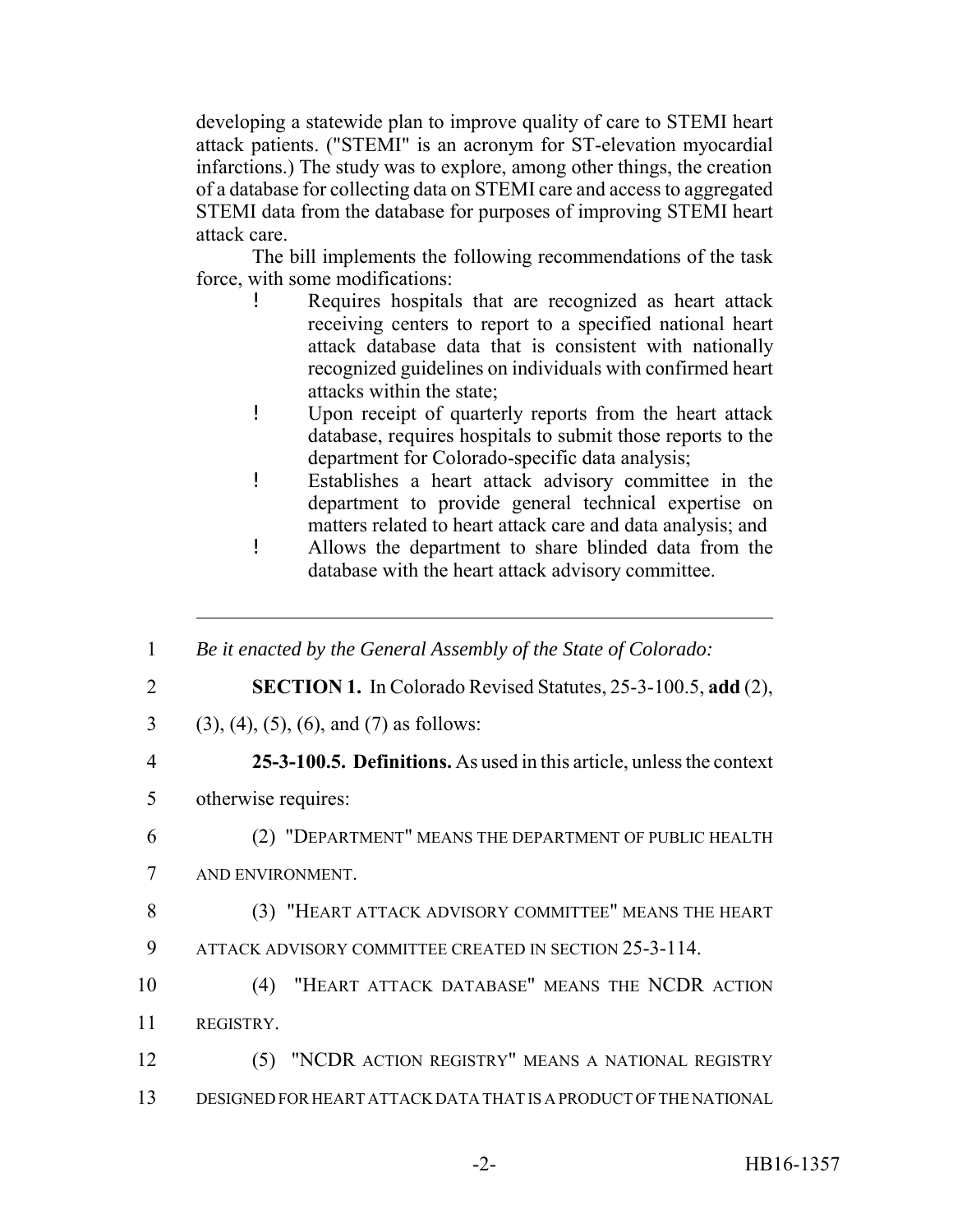CARDIOVASCULAR DATA REGISTRY (NCDR) DEVELOPED BY THE 2 AMERICAN COLLEGE OF CARDIOLOGY OR ITS SUCCESSOR ENTITY.

 (6) "PCI CENTER" MEANS A HOSPITAL THAT PERFORMS PERCUTANEOUS CORONARY INTERVENTION (PCI), COMMONLY KNOWN AS CORONARY ANGIOPLASTY, FOR ACUTE MYOCARDIAL INFARCTION.

 (7) "RETAC" HAS THE SAME MEANING AS SET FORTH IN SECTION  $7 \quad 25-3.5-703(6.8).$ 

 **SECTION 2.** In Colorado Revised Statutes, **recreate and reenact, with amendments,** 25-3-114 as follows:

 **25-3-114. Heart attack advisory committee - creation - membership - duties - definitions - repeal.** (1) (a) THERE IS HEREBY CREATED IN THE DEPARTMENT THE HEART ATTACK ADVISORY COMMITTEE. 13 NO LATER THAN NOVEMBER 1, 2016, THE GOVERNOR SHALL APPOINT TEN MEMBERS TO THE ADVISORY COMMITTEE AS FOLLOWS:

 (I) ONE MEMBER WHO IS AN INTERVENTIONAL CARDIOLOGIST 16 PRACTICING IN THE STATE;

 (II) ONE MEMBER WHO IS A PRACTICING CARDIOLOGIST IN THE 18 STATE AND WHO REPRESENTS A STATEWIDE ASSOCIATION OF PHYSICIANS; (III) ONE MEMBER REPRESENTING AN EMERGENCY PHYSICIANS ASSOCIATION;

 (IV) TWO MEMBERS WHO ARE EMERGENCY MEDICAL SERVICE PROVIDERS, AS DEFINED IN SECTION 25-3.5-103 (8), NONE OF WHOM MAY BE FROM THE SAME RETAC GEOGRAPHIC AREA AND ONE OF WHOM PROVIDES SERVICES IN A RURAL AREA OF THE STATE;

 (V) ONE MEMBER WHO IS A REGISTERED NURSE INVOLVED IN CARDIAC CARE;

(VI) ONE REPRESENTATIVE OF A HOSPITAL LOCATED IN A RURAL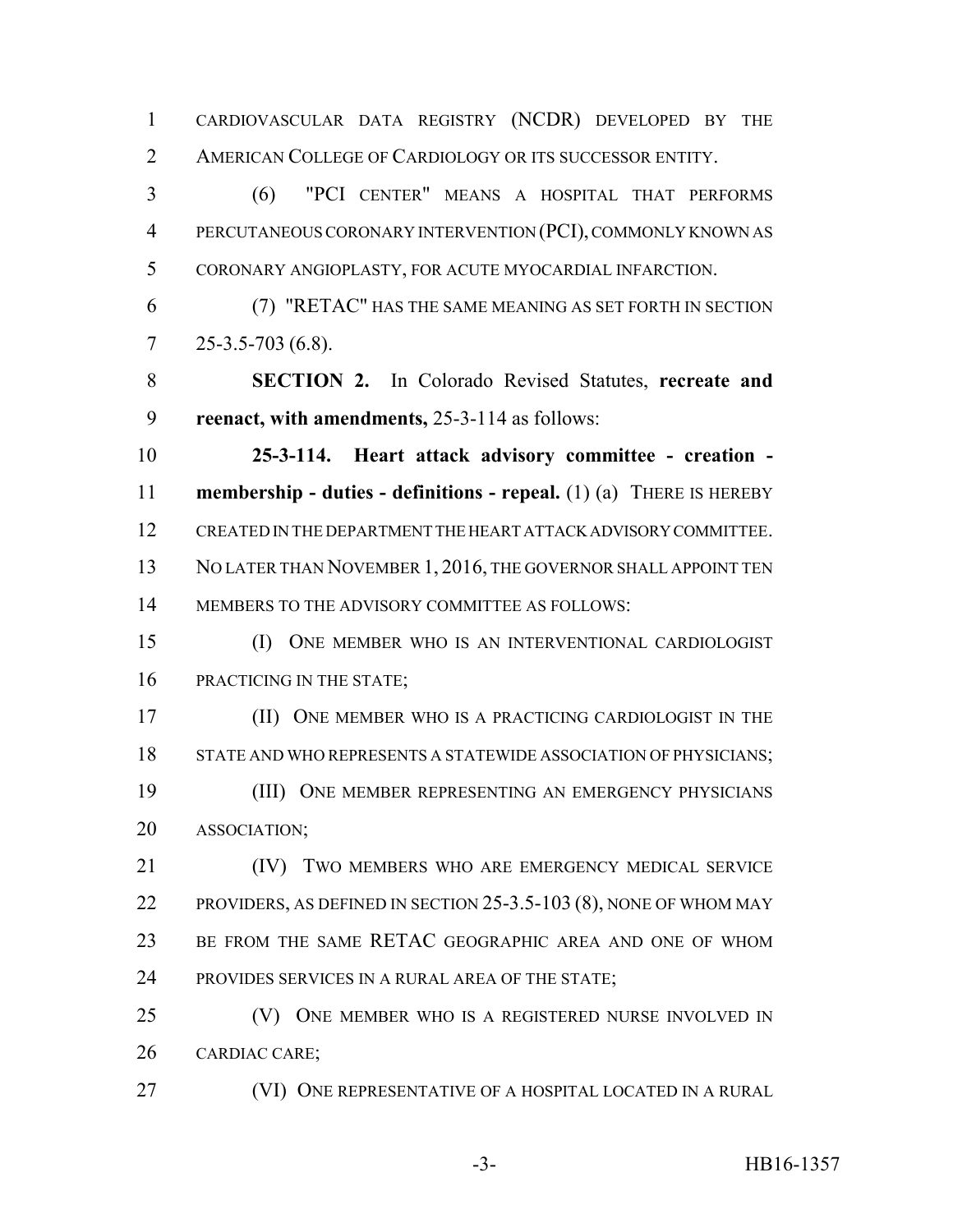AREA OF THE STATE;

 (VII) ONE REPRESENTATIVE OF A HOSPITAL LOCATED IN AN URBAN AREA OF THE STATE;

 (VIII) ONE MEMBER OF THE PUBLIC WHO HAS SUFFERED A HEART ATTACK; AND

 (IX) ONE MEMBER WITH EXPERTISE IN CARDIOVASCULAR DATA REGISTRIES.

 (b) THE EXECUTIVE DIRECTOR OF THE DEPARTMENT OR THE EXECUTIVE DIRECTOR'S DESIGNEE SHALL SERVE AS AN EX OFFICIO MEMBER 10 OF THE ADVISORY COMMITTEE.

 (c) MEMBERS OF THE HEART ATTACK ADVISORY COMMITTEE SERVE WITHOUT COMPENSATION AND ARE NOT ENTITLED TO REIMBURSEMENT OF EXPENSES INCURRED IN SERVING ON OR PERFORMING DUTIES OF THE ADVISORY COMMITTEE.

 (d) (I) MEMBERS OF THE HEART ATTACK ADVISORY COMMITTEE SHALL SERVE FOUR-YEAR TERMS OF OFFICE; EXCEPT THAT OF THE MEMBERS INITIALLY APPOINTED, FIVE MEMBERS SHALL SERVE INITIAL THREE-YEAR TERMS AND FIVE MEMBERS SHALL SERVE INITIAL TWO-YEAR TERMS. NO MEMBER SHALL SERVE MORE THAN TWO CONSECUTIVE FOUR-YEAR TERMS.

**III)** IF A VACANCY OCCURS ON THE HEART ATTACK ADVISORY COMMITTEE, THE EXECUTIVE DIRECTOR OF THE DEPARTMENT SHALL APPOINT A NEW MEMBER WHO MEETS THE QUALIFICATIONS OF THE MEMBER BEING REPLACED, AND THE NEW MEMBER SHALL SERVE FOR THE REMAINDER OF THE VACATING MEMBER'S UNEXPIRED TERM.

**(III) MEMBERS OF THE HEART ATTACK ADVISORY COMMITTEE** SERVE AT THE PLEASURE OF THE GOVERNOR AND CONTINUE IN OFFICE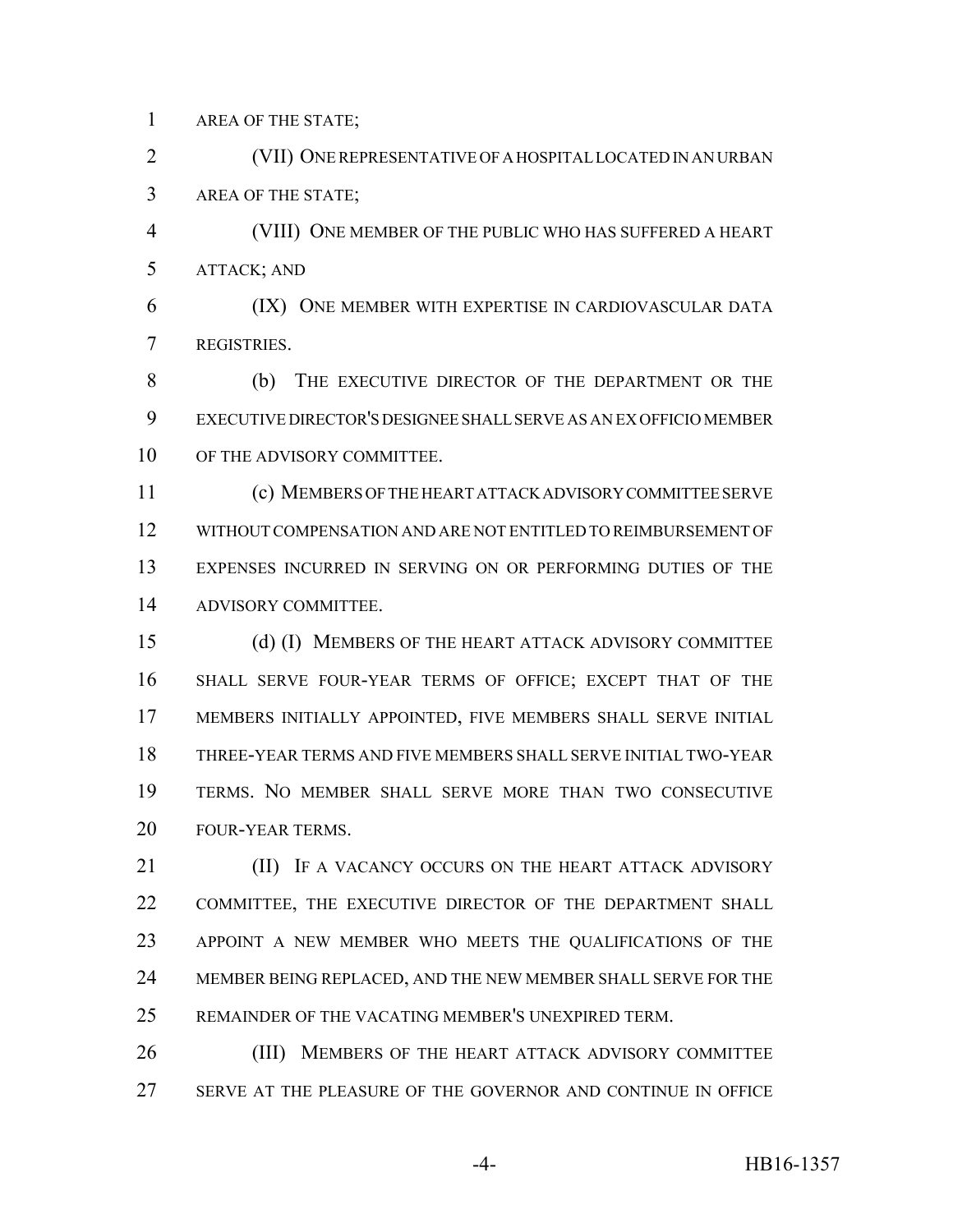UNTIL THE MEMBER'S SUCCESSOR IS APPOINTED.

 (e) THE HEART ATTACK ADVISORY COMMITTEE SHALL ELECT A CHAIR AND VICE CHAIR FROM AMONG ITS MEMBERS.

 (f) THE HEART ATTACK ADVISORY COMMITTEE SHALL MEET AT LEAST QUARTERLY AND MORE FREQUENTLY AS NECESSARY TO FULFILL ITS DUTIES.

 (2) THE HEART ATTACK ADVISORY COMMITTEE SHALL PROVIDE GENERAL TECHNICAL EXPERTISE TO THE DEPARTMENT ON MATTERS RELATED TO HEART ATTACK CARE AND DATA ANALYSIS AND SHALL:

 (a) REVIEW QUARTERLY REPORTS OF BLINDED DATA GENERATED BY THE HEART ATTACK DATABASE AND PROVIDED TO THE ADVISORY COMMITTEE BY THE DEPARTMENT IN ACCORDANCE WITH SECTION 25-3-117;

 (b) CONTINUOUSLY EVALUATE AND MAKE RECOMMENDATIONS TO IMPROVE HEART ATTACK CARE IN GEOGRAPHIC AREAS OR REGIONS OF THE STATE; AND

 (c) PROVIDE RECOMMENDATIONS TO THE DEPARTMENT AND THE GENERAL ASSEMBLY FOR IMPROVING THE SYSTEM OF HEART ATTACK CARE AND DELIVERY AT THE STATE LEVEL AND AT AN INDIVIDUAL FACILITY LEVEL.

21 (3) THE DEPARTMENT SHALL:

 (a) FACILITATE THE RECOGNITION AND PUBLICATION SYSTEM UNDER SECTION 25-3-116; AND

 (b) FACILITATE THE HEART ATTACK ADVISORY COMMITTEE'S DATA REVIEW PURSUANT TO PARAGRAPH (a) OF SUBSECTION (2) OF THIS SECTION.

(4) THIS SECTION IS REPEALED, EFFECTIVE SEPTEMBER 1, 2026.

-5- HB16-1357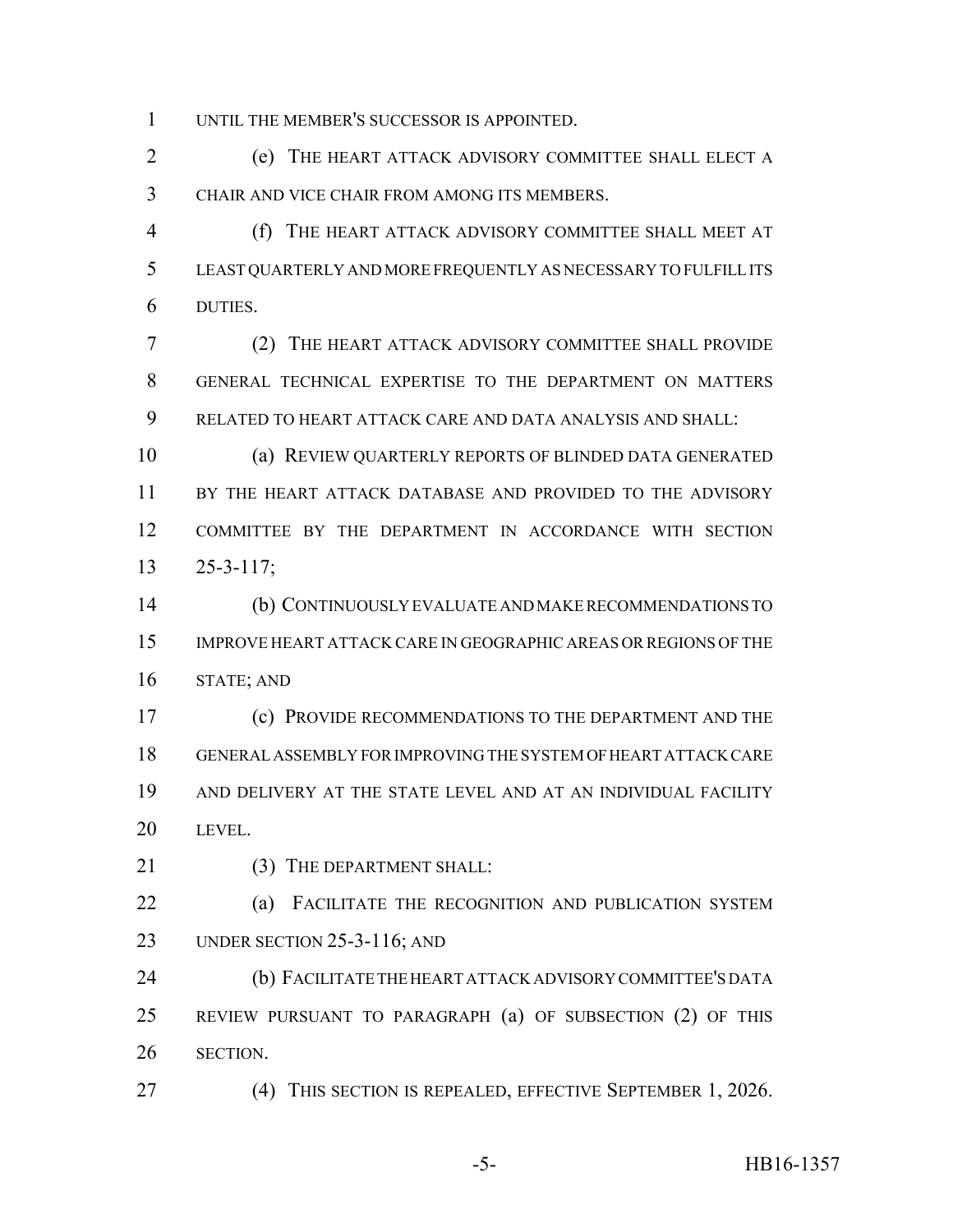1 PRIOR TO THE REPEAL, THE DEPARTMENT OF REGULATORY AGENCIES SHALL REVIEW THE FUNCTIONS OF THE HEART ATTACK ADVISORY COMMITTEE IN ACCORDANCE WITH SECTION 2-3-1203, C.R.S.

 **SECTION 3.** In Colorado Revised Statutes, 25-3-116, **amend** (1) and (3); and **repeal** (4) (a) as follows:

 **25-3-116. Department recognition of national certification - suspension or revocation of recognition - definitions.** (1) A hospital 8 that has an accreditation, certification, or designation in stroke or STEMI HEART ATTACK care from a nationally recognized accrediting body, 10 including but not limited to a certification as a comprehensive stroke center or primary stroke center by the joint commission on accreditation of health care organizations and programs or its successor organization, or an accreditation as a STEMI receiving center or STEMI referral center by the society for cardiovascular patient care or its successor organization, may send information and supporting documentation to the department. The department shall make a hospital's national accreditation, certification, or designation available to the public in a manner determined by the department.

 (3) Whether a hospital attains a national accreditation, 20 certification, or designation in stroke or **STEMI** HEART ATTACK care has no bearing on, or connection with, the licensing or certification of the hospital by the department pursuant to section 25-1.5-103 (1) (a).

 (4) As used in this section, unless the context otherwise requires: (a) "Department" means the department of public health and environment.

 **SECTION 4.** In Colorado Revised Statutes, **add** 25-3-117 as follows: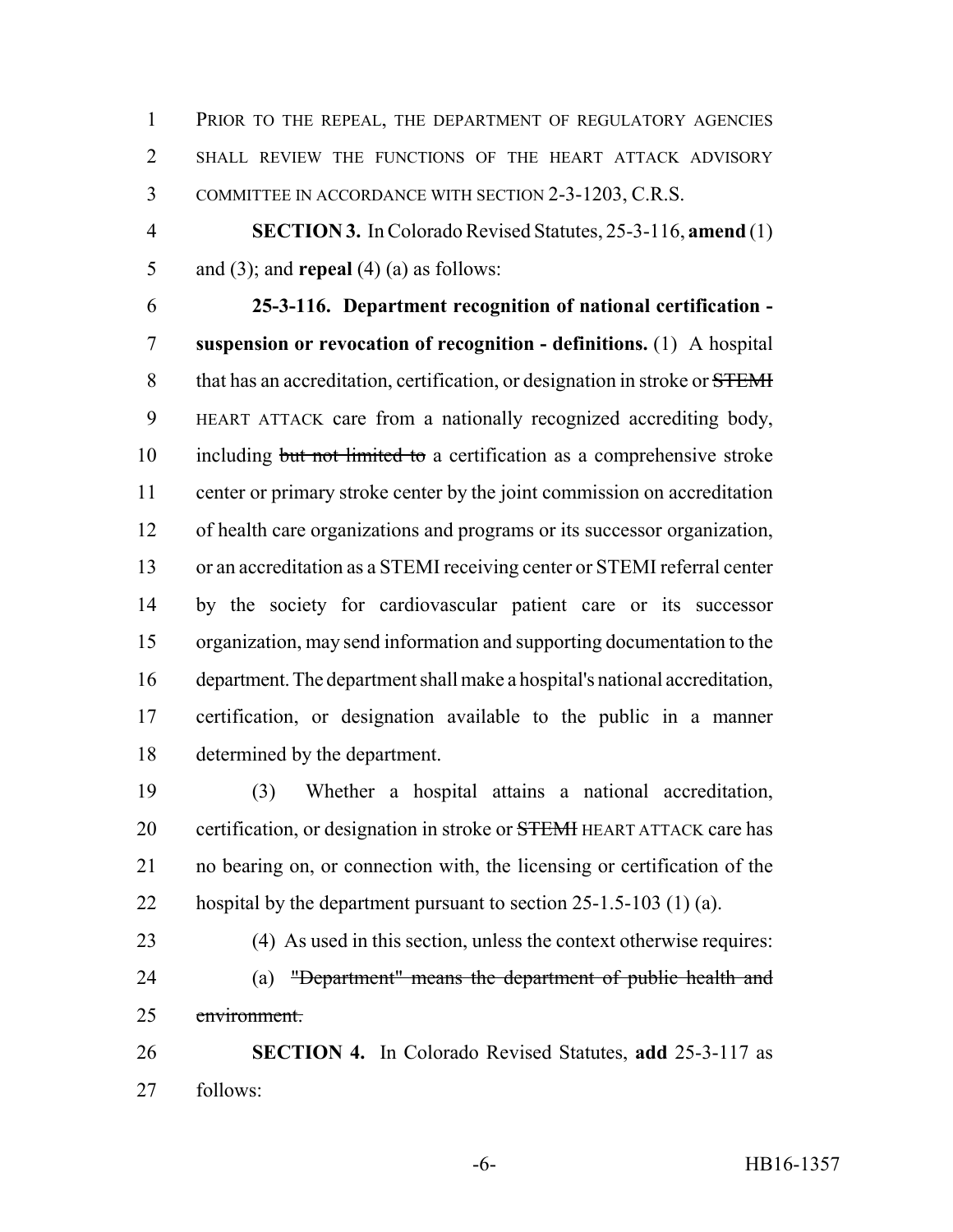**25-3-117. Heart attack database - hospitals to report data on heart attack care - department to analyze data.** (1) (a) HOSPITALS THAT ARE RECOGNIZED BY THE DEPARTMENT AS HEART ATTACK RECEIVING CENTERS UNDER SECTION 25-3-116 SHALL REPORT TO THE HEART ATTACK DATABASE DATA THAT IS CONSISTENT WITH NATIONALLY RECOGNIZED GUIDELINES ON INDIVIDUALS WITH CONFIRMED HEART ATTACKS WITHIN THE STATE. WITHIN THIRTY DAYS AFTER RECEIVING A 8 OUARTERLY REPORT OF A HOSPITAL'S HEART ATTACK DATA FROM THE HEART ATTACK DATABASE, A HOSPITAL SHALL SUBMIT THE REPORT TO THE DEPARTMENT.

 (b) HOSPITALS THAT ARE RECOGNIZED AS STEMI REFERRAL CENTERS PURSUANT TO SECTION 25-3-116 AND PCI CENTERS THAT ARE NOT ACCREDITED AS HEART ATTACK RECEIVING CENTERS ARE ENCOURAGED TO REPORT DATA TO THE HEART ATTACK DATABASE AND PROVIDE QUARTERLY DATABASE REPORTS TO THE DEPARTMENT.

 (2) UPON RECEIPT OF QUARTERLY REPORTS SPECIFIED IN 17 SUBSECTION (1) OF THIS SECTION FROM HOSPITALS, THE DEPARTMENT SHALL CONDUCT COLORADO-SPECIFIC ANALYSES OF THE DATA IN THE REPORTS USING THE NCDR ACTION REGISTRY STANDARDS FOR DATA USE. 20 (3) THE DEPARTMENT MAY SHARE HEART ATTACK DATA FROM QUARTERLY REPORTS RECEIVED FROM HOSPITALS, IN AGGREGATED FORMAT EXCLUDING ANY IDENTIFYING OR CONFIDENTIAL INFORMATION, WITH THE HEART ATTACK ADVISORY COMMITTEE.

 **SECTION 5.** In Colorado Revised Statutes, 2-3-1203, **add** (3) (mm) (II) as follows:

 **2-3-1203. Sunset review of advisory committees.** (3) The following dates are the dates on which the statutory authorization for the